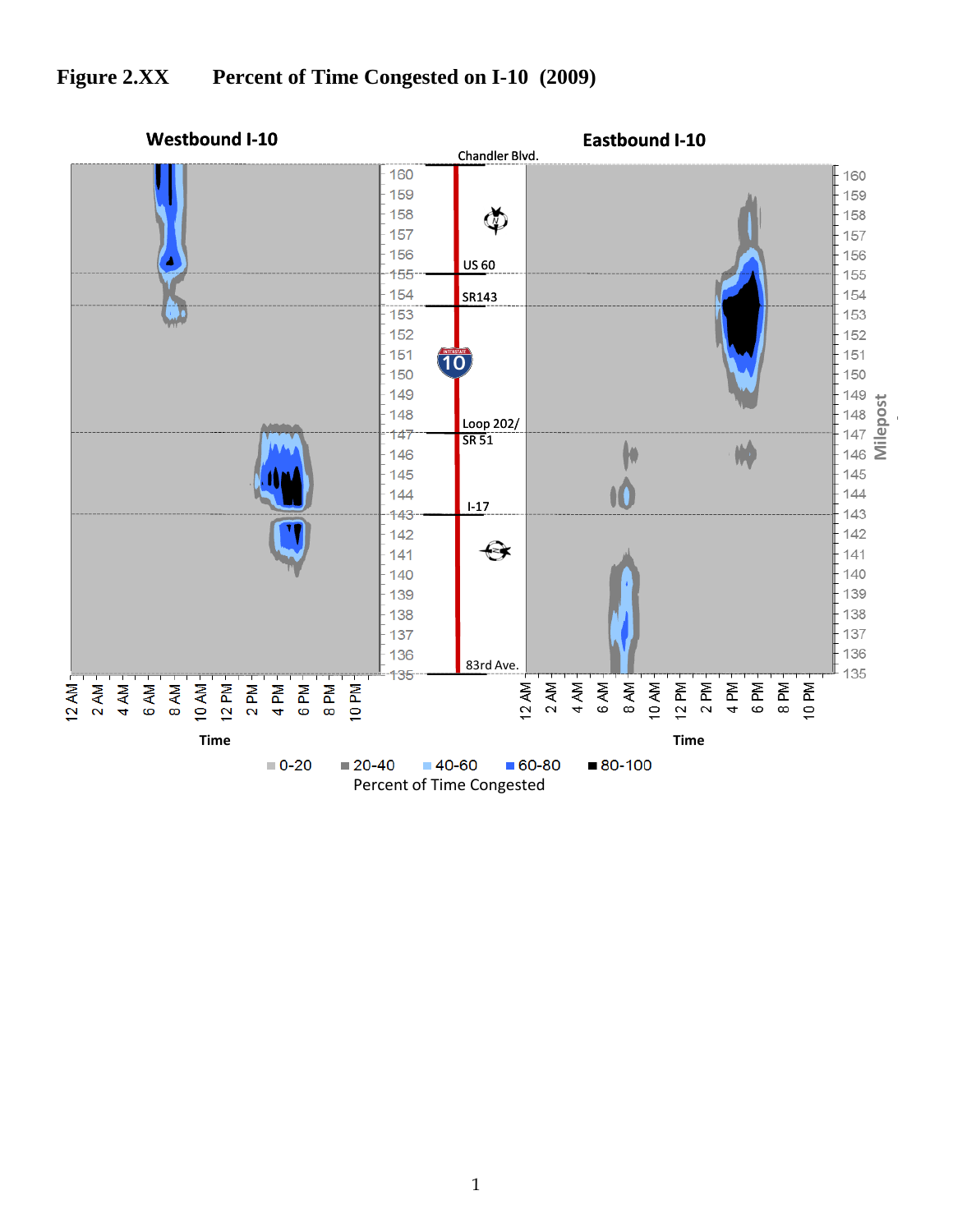## **Figure 2.XX Percent of Time Congested on I-10 (2009)**

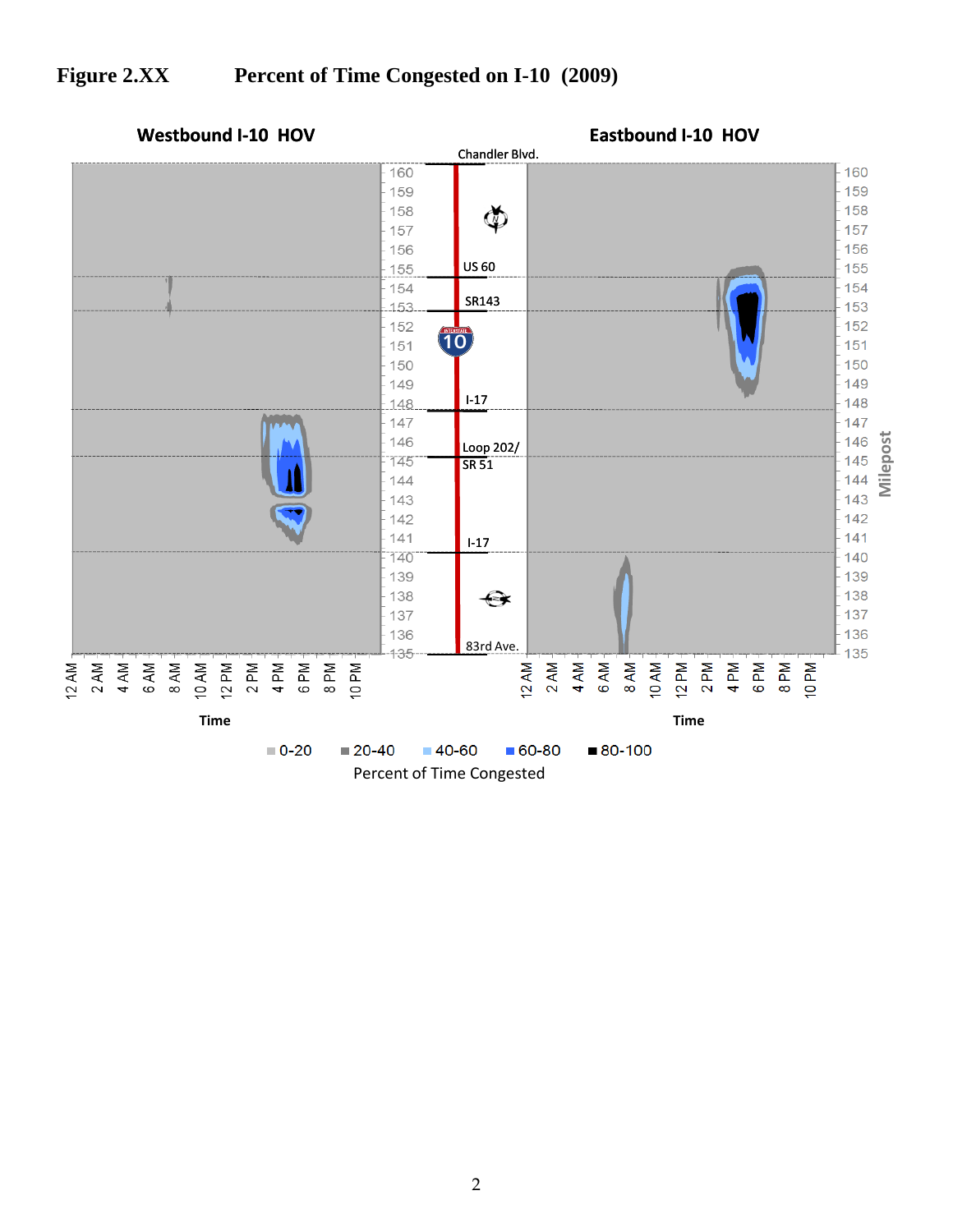

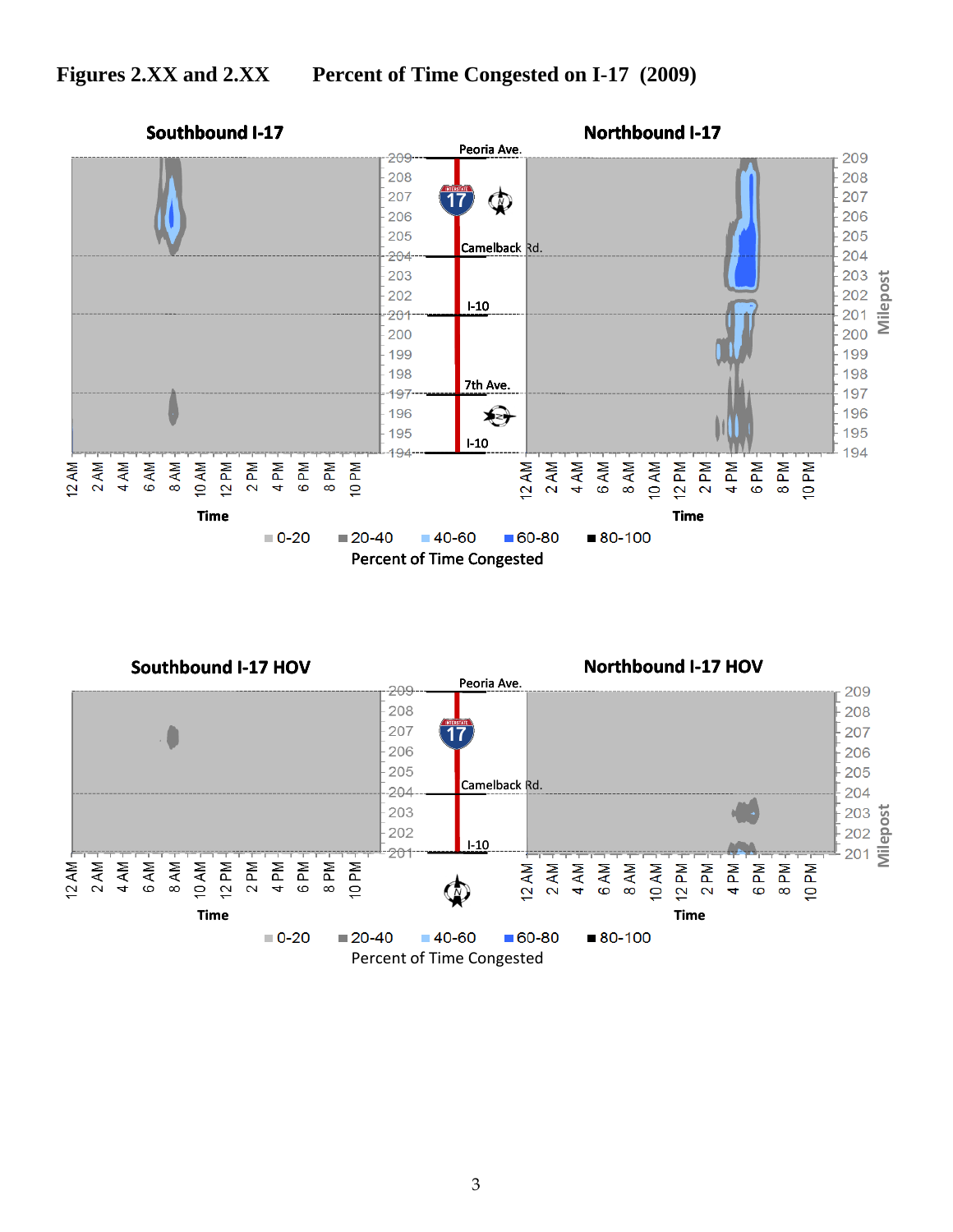## **Figures 2.XX and 2.XX Percent of Time Congested on SR 51 (2009)**





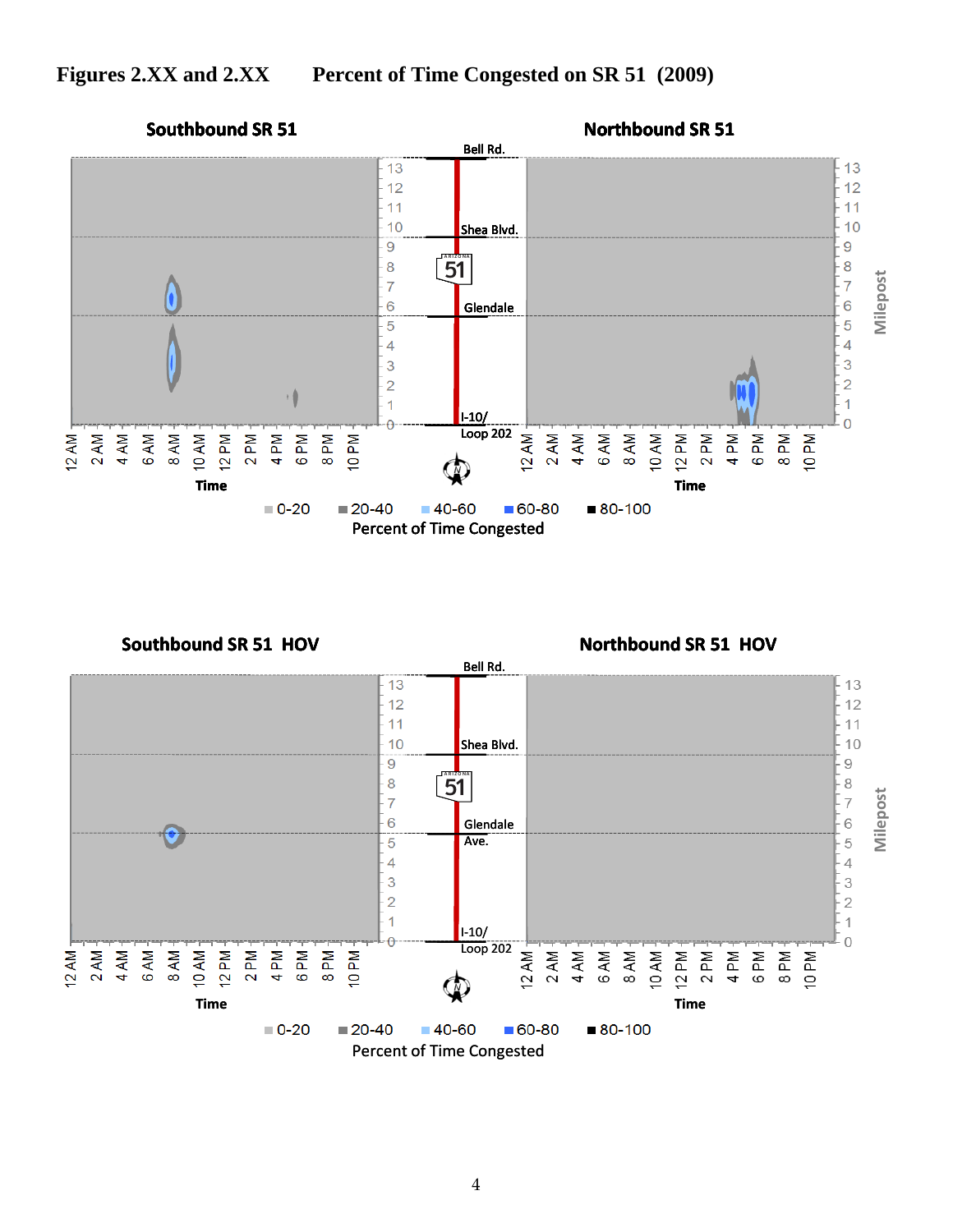

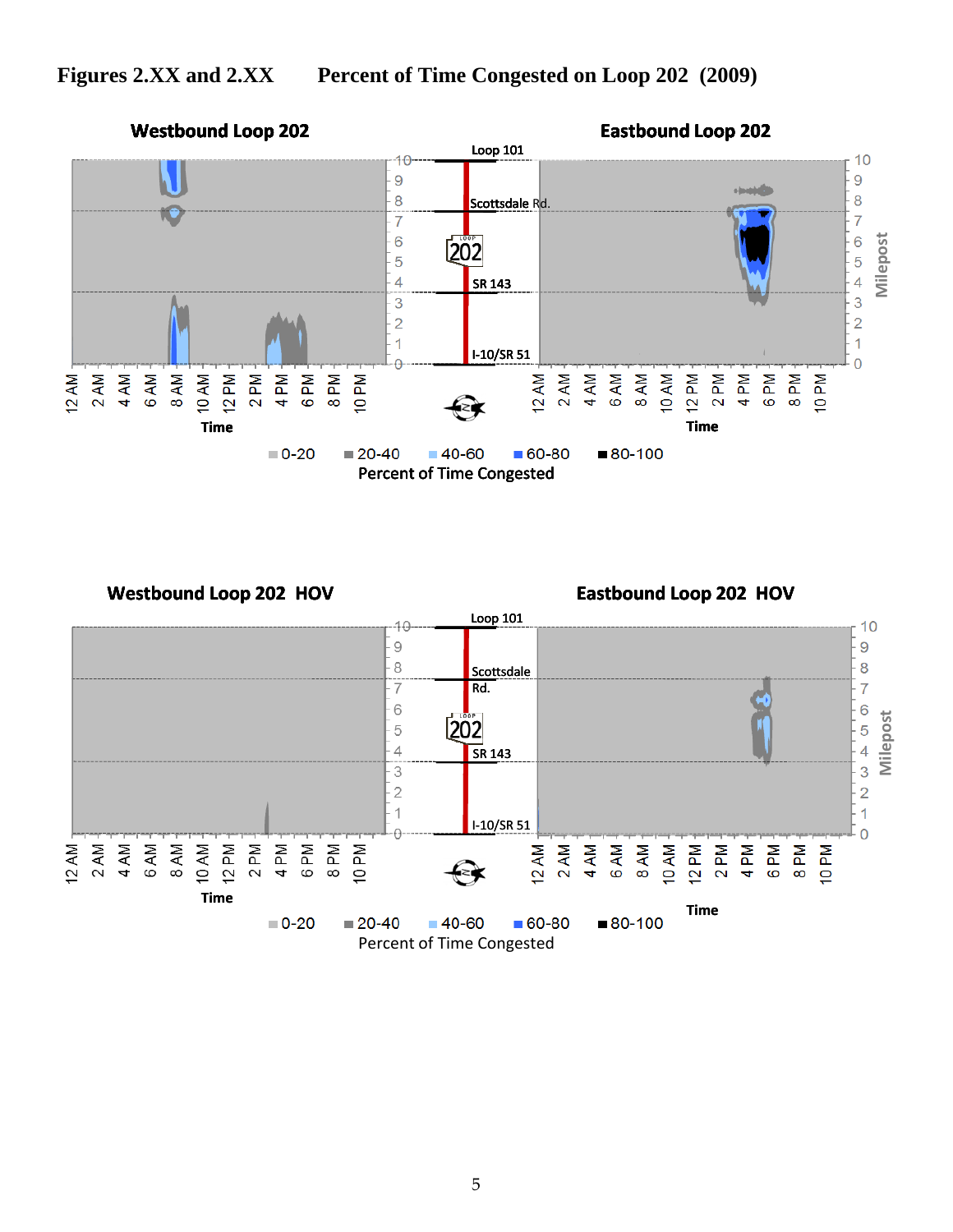



6